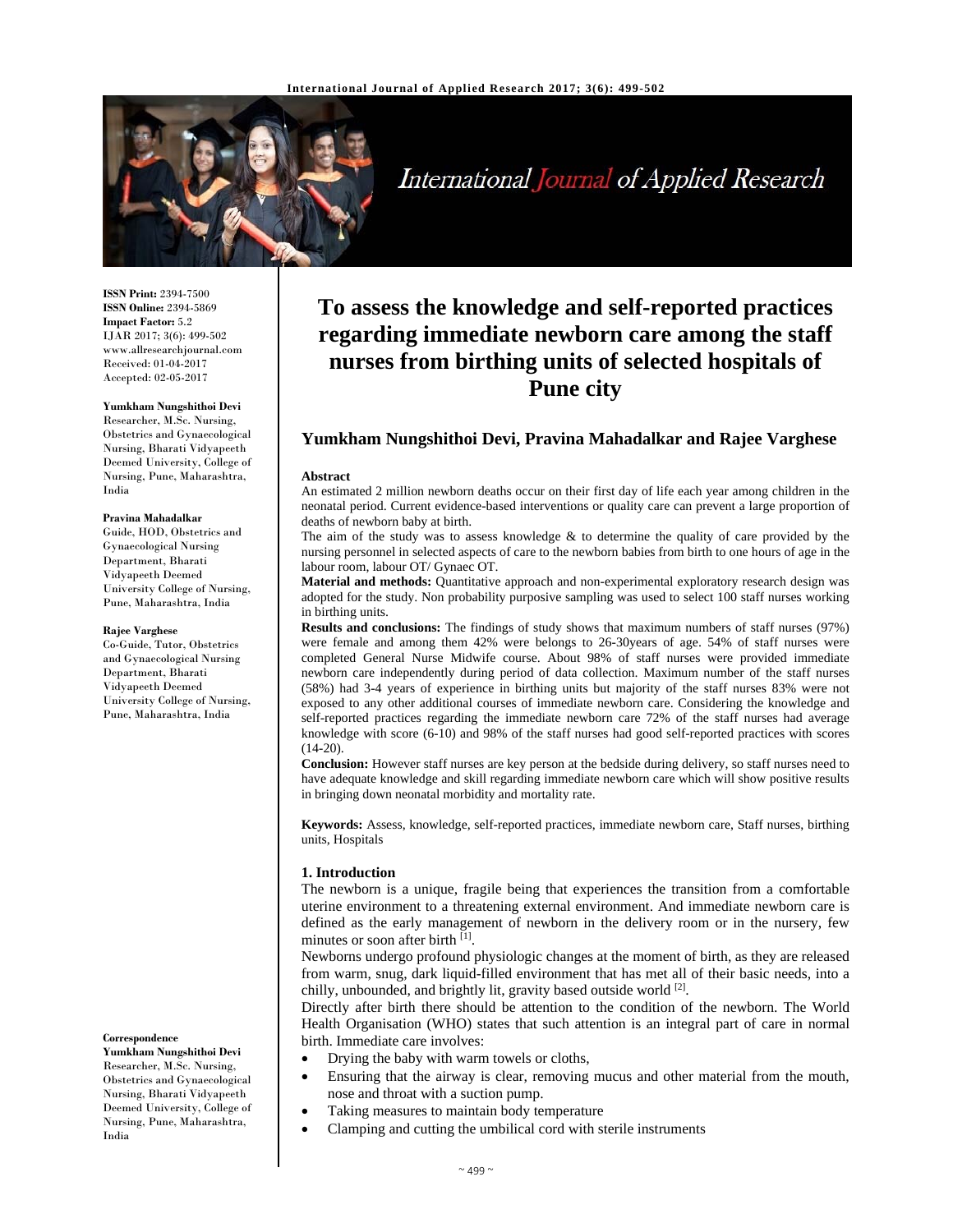- A few drops of silver nitrate solution or an antibiotic is usually placed into the eyes to prevent infection from any harmful organisms that the baby may have had contact with during delivery (e.g. maternal, STDs).
- Vitamin K is also administered to prevent haemorrhagic disease of the newborn. The baby's overall condition is recorded at 1 minute and at 5 minutes after birth using the APGAR Scale.
- Putting the baby to the breast as early as possible. Early suckling/breast-feeding should be encouraged, within the first hour after birth.

### **2. Methodology**

Quantitative research approach with non experimental research design was adopted. The study was conducted on 100 staff nurses from birthing units in selected hospital of Pune city by using non probability purposive sampling technique. The data were collected by using selfadministered questionnaire and checklist. Content validity of the tool was established by suggestion of 19 experts. Tool was found to be reliable which is calculated by using Karl Pearson correlation coefficient formula (r=0.98 and r=0.9). Ethical consideration: Formal administrative approval was obtained from selected hospitals of Pune city and obtained written inform consent from the participants.

#### **3. Finding**

Section I: Analysis of the data related to demographic variables of the Samples under study.

**Table 1:** Frequency and percentage distribution of the samples (staff nurses from birthing units) based on their Demographic characteristics, n=100

| Sr. no         | Demographic variable                 | Freq           | $\frac{0}{0}$ |
|----------------|--------------------------------------|----------------|---------------|
|                | Age                                  |                |               |
|                | $20-25$ years                        | 21             | 21%           |
|                | $26-30$ years                        | 42             | 42%           |
|                | $31-35$ years                        | 30             | 30%           |
|                | 36 above                             | 7              | 7%            |
| $\overline{c}$ | Gender                               |                |               |
|                | Female                               | 97             | 97%           |
|                | Male                                 | 3              | 3%            |
| 3              | Professional Qualification           |                |               |
|                | <b>ANM</b>                           | 43             | 43%           |
|                | <b>BSC</b>                           | 3              | 3%            |
|                | <b>GNM</b>                           | 54             | 54%           |
|                | Have you provided immediate          |                |               |
| 4              | newborn care after vaginal delivery/ |                |               |
|                | caesarean section independently      |                |               |
|                | Yes                                  | 98             | 98%           |
|                | No                                   | $\overline{c}$ | 2%            |
| 5              | Years of experience in Labour        |                |               |
|                | Room/Labour OT/Gynaec OT             |                |               |
|                | $1 - 2$ years                        | 26             | 26%           |
|                | 3-4 years                            | 58             | 58%           |
|                | 5-6 years                            | 16             | 16%           |
| 6              | Have you undergone any additional    |                |               |
|                | courses                              |                |               |
|                | None                                 | 83             | 83%           |
|                | <b>ENC</b>                           | 2              | 2%            |
|                | <b>NRP</b>                           | 15             | 15%           |

The data presented in Table 1 shows that maximum number of the staff nurses (42%) are belongs to 26-30 years of age group.

About half of the staff nurse's 54% were non graduate. About 98% of the staff nurses were provided immediate

newborn care independently. Majority of the staff nurses 58% have upto 3-4 years of experience in birthing units.

Maximum numbers of staff nurses 83% have not undergone any additional courses after registration for practice.

Section II: Analysis of data related to the knowledge of immediate newborn care among staff nurses, n=100





Figure 1 shows that majority of the staff nurses 72% had average knowledge regarding immediate newborn care with score6-10.

**Section III:** Analysis of data related to the self-reported practices of immediate newborn care among staff nurses, n=100



**Fig 2:** Description of sample according to Self-reported practices of immediate newborn care among the staff nurses working in birthing units.

Figure 2 shows that maximum number of the staff nurses 98% had good self-reported practices with score 14-20.

Section IV: Analysis of data related to the co-relation between the knowledge and self reported practices regarding the immediate newborn care,  $n=100$ 

| <b>Statistic</b> | <b>Value</b> |
|------------------|--------------|
|                  | 0.3          |
|                  | 3.1          |
| p-value          | 0.234        |

Majority of staff nurses (97%) were female.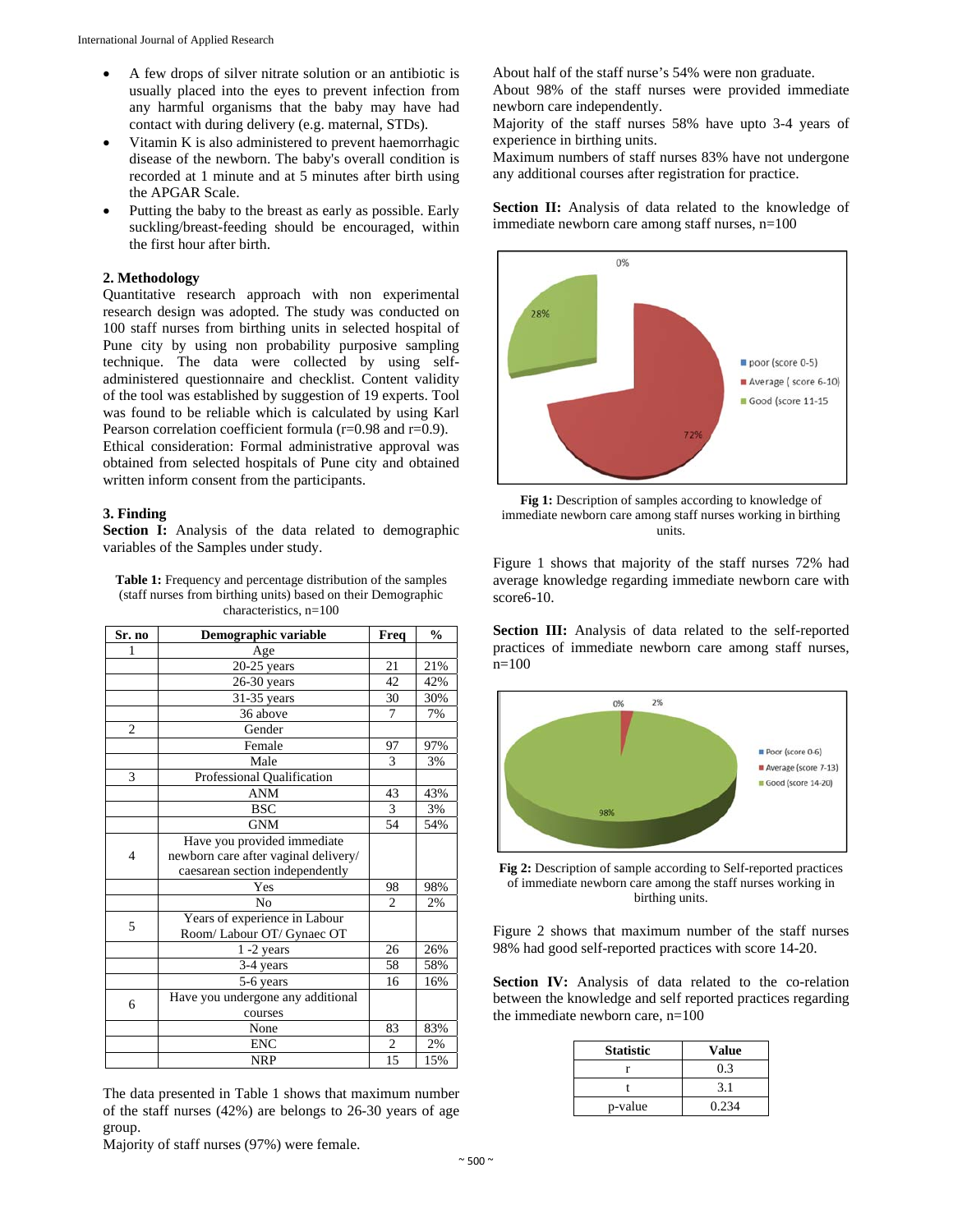

**Fig 6:** Correlation between the knowledge and self reported practices regarding the immediate newborn care

Correlation between the knowledge and self-reported practices regarding the immediate newborn care was assessed using Pearson's correlation coefficient. Pearson's correlation coefficient was found to be 0.3, which is positive which indicates that there is positive correlation between the knowledge and self-reported practices of staff nurses regarding the immediate newborn care. The significance of the correlation coefficient was tested using t-test for significance of correlation coefficient. T-value for this testing was 3.1 with 98 degrees of freedom. Corresponding p-value was 0.234 which is larger (greater than 0.05), the correlation between the knowledge and self-reported practices regarding the immediate newborn care though positive is not found to be significant.

Section V: Analysis of data related to association of knowledge and self-reported practices of staff nurses with the selected demographic variables Association of knowledge and self-reported practices of staff nurses with the selected demographic variables was assessed using Fisher's exact test. The summary of Fisher's exact test is tabulated below:

| Table 2: Fisher's exact test for association of knowledge of staff nurses with the selected demographic variables, n=100 |  |
|--------------------------------------------------------------------------------------------------------------------------|--|
|--------------------------------------------------------------------------------------------------------------------------|--|

| Demographic variable                                   |                    |                | Knowledge |       |
|--------------------------------------------------------|--------------------|----------------|-----------|-------|
|                                                        |                    |                | Good      |       |
|                                                        | $20-25$ years      | 17             | 4         | 0.472 |
|                                                        | $26-30$ years      | 28             | 14        |       |
| Age                                                    | 31-35 years        | 23             | 7         |       |
|                                                        | 36 years and above | 4              | 3         |       |
|                                                        | Female             | 70             | 27        |       |
| Gender                                                 | Male               | $\mathfrak{D}$ |           | 0.998 |
|                                                        | <b>ANM</b>         | 30             | 13        |       |
| <i><b>Oualification</b></i>                            | <b>BSC</b>         |                | 2         | 0.433 |
|                                                        | <b>GNM</b>         | 41             | 13        |       |
| Have you provided immediate newborn care after vaginal | No                 | 2              | $\Omega$  | 0.851 |
| delivery/caesarean section independently               | <b>Yes</b>         | 70             | 28        |       |
|                                                        | $1 - 2$ years      | 18             | 8         |       |
| Years of experience in Labor Room/Labor OT             | 3-4 years          | 41             | 17        | 0.843 |
|                                                        | 5-6 years          | 13             | 3         |       |
|                                                        | <b>ENC</b>         | $\overline{c}$ | $\Omega$  |       |
| Have you undergone any additional courses              | None               | 62             | 21        | 0.299 |
|                                                        | <b>NRP</b>         | 8              | 7         |       |

Table 2 shows none of the demographic variable was found to have significant association with knowledge of staff nurses regarding the immediate newborn care since all the p-values are large (greater than 0.05) level of significance.

| Table 3: Fisher's exact test for association of self-reported practices of staff nurses with the selected demographic variables, n=100 |  |
|----------------------------------------------------------------------------------------------------------------------------------------|--|
|----------------------------------------------------------------------------------------------------------------------------------------|--|

| Demographic variable                             |                    | <b>Self-reported practices</b> |                |         |
|--------------------------------------------------|--------------------|--------------------------------|----------------|---------|
|                                                  |                    | Average                        | Good           | p-value |
|                                                  | $20-25$ years      | $\theta$                       | 21             |         |
|                                                  | $26-30$ years      | $\Omega$                       | 42             | 0.19    |
| Age                                              | $31-35$ years      | $\overline{c}$                 | 28             |         |
|                                                  | 36 years and above | $\Omega$                       | 7              |         |
| Gender                                           | Female             | $\overline{c}$                 | 95             | 0.996   |
|                                                  | Male               | $\theta$                       | 3              |         |
|                                                  | ANM                | $\Omega$                       | 43             |         |
| <b>Qualification</b>                             | BSC.               | $\Omega$                       | 3              | 0.628   |
|                                                  | <b>GNM</b>         | $\mathfrak{D}$                 | 52             |         |
| Have you provided immediate newborn care after   | N <sub>0</sub>     | $\Omega$                       | 2              | 0.998   |
| vaginal delivery/caesarean section independently | Yes                | $\mathfrak{D}$                 | 96             |         |
|                                                  | $1 - 2$ years      | $\Omega$                       | 26             |         |
| Years of experience in Labour Room/Labour OT/    | 3-4 years          | $\overline{c}$                 | 56             | 0.687   |
| Gynaec OT                                        | 5-6 years          | $\Omega$                       | 16             |         |
|                                                  | <b>ENC</b>         | $\Omega$                       | $\overline{c}$ |         |
| Have you undergone any additional courses        | None               | $\Omega$                       | 83             | 0.009   |
|                                                  | <b>NRP</b>         | $\overline{c}$                 | 13             |         |